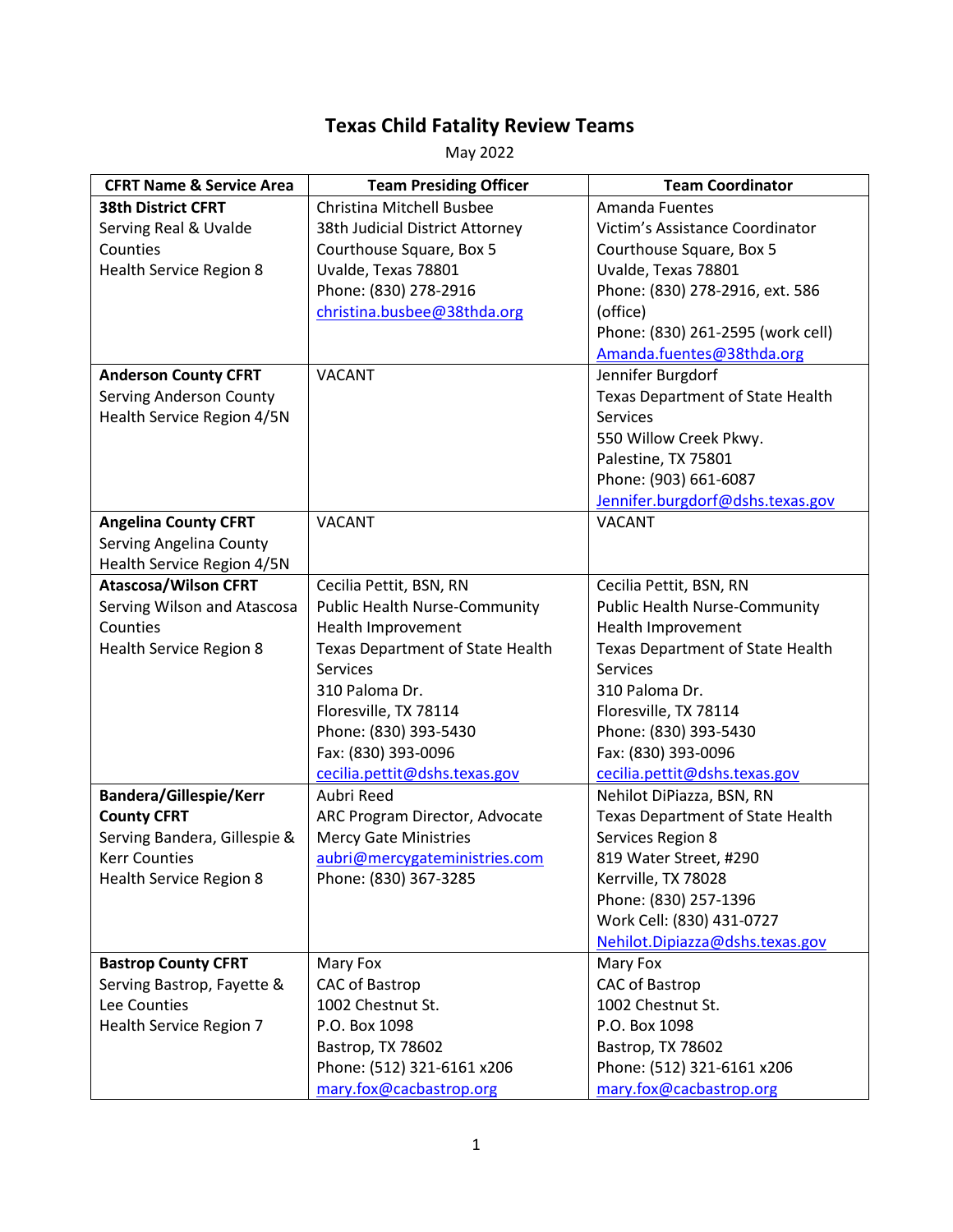| <b>Bexar County CFRT</b>        | Brandy Martinez, RN                    | Sondra Epley, RN                       |
|---------------------------------|----------------------------------------|----------------------------------------|
| <b>Serving Bexar County</b>     | <b>Trauma Injury Prevention</b>        | Pedi PI Manager, Trauma Services       |
| Health Service Region 8         | Coordinator                            | University Health System               |
|                                 | San Antonio Military Medical Center    | Phone: (210) 743-2885                  |
|                                 | 3551 Roger Brooke Dr.                  | sondra.epley@uhs-sa.com                |
|                                 | JBSA Fort Sam Houston, TX 78234        |                                        |
|                                 | Phone: (210) 539-9346                  | Monica Ruiz                            |
|                                 | Brandy.j.martinez4.civ@mail.mil        | <b>Health Program Specialist</b>       |
|                                 |                                        | City of San Antonio Metro Health       |
|                                 |                                        | monica.ruiz@sanantonio.gov             |
| <b>Brazos County CFRT</b>       | Sergeant C. Lee "Trey" Oldham III,     | Dawn Smith, RN, MSN                    |
| Serving Brazos, Leon,           | <b>BSCJ</b>                            | CHI St. Joseph Health                  |
| Madison & Robertson             | Brazos County Office of the Sheriff    | 2801 Franciscan Dr.                    |
| Counties                        | <b>Criminal Investigation Division</b> | Bryan, TX 77802                        |
| Health Service Region 7         | 1700 West S.H. 21                      | Phone: (979) 776-4942                  |
|                                 | Bryan, TX 77803                        | dawn.smith541@commonspirit.org         |
|                                 | Phone: (979) 361-4944                  |                                        |
|                                 | toldham@brazoscountytx.gov             |                                        |
| <b>Cameron/Willacy Counties</b> | Emilie Prot, MD                        | Anna Weaver                            |
| <b>CFRT</b>                     | <b>Regional Director</b>               | Family Health Services Program         |
| Serving Cameron & Willacy       | Texas Department of State Health       | Specialist                             |
| Counties                        | <b>Services</b>                        | Texas Department of State Health       |
| Health Service Region 11        | 601 West Sesame Drive                  | <b>Services</b>                        |
|                                 | Harlingen, TX 78550                    | 601 West Sesame Drive                  |
|                                 | Phone: (956) 421-5521                  | Harlingen, TX 78550                    |
|                                 | Emilie.Prot@dshs.texas.gov             | Phone: (956) 421-5578                  |
|                                 |                                        | Anna. Weaver@dshs.texas.gov            |
| Cass/Morris/Marion              | Judge Barbara McMillon                 | Latonia Garner                         |
| <b>Counties CFRT</b>            | Justice of the Peace, Pct. 1, Cass Co. | <b>Texas Health and Human Services</b> |
| Serving Cass, Morris &          | P.O. Box 341                           | Commission                             |
| <b>Marion Counties</b>          | Linden, TX 75563                       | 213 Hwy. 8 North                       |
| Health Service Region 4/5N      | Phone: (903) 756-5341                  | Linden, TX 75563                       |
|                                 | judgemcmillon@att.net                  | Phone: (903) 756-4805                  |
|                                 |                                        | latonia.garner@dshs.texas.gov          |
| <b>Central Texas CFRT</b>       | Dr. Erica Ward                         | <b>Christine Reeves</b>                |
| Serving Bell, Coryell,          | 1901 SW HK Dodgen Loop                 | 2180 N Main Street, Suite H-5          |
| Hamilton, Lampasas, Milam,      | MS-CH-1205                             | Belton, TX 76513                       |
| and Mills Counties              | Temple, Texas 76502                    | Phone: (254) 770-2316                  |
| Health Service Region 7         | Phone: (254) 934-4051                  | creeves@centraltexasrac.org            |
|                                 | Erica.ward@bswhealth.org               |                                        |
| <b>Cherokee County CFRT</b>     | Janette Maldonado-Johnson              | Janette Maldonado-Johnson              |
| Serving Cherokee County         | STAR/UCAP Programs Coordinator         | STAR/UCAP Programs Coordinator         |
| Health Service Region 4/5N      | 913 N. Jackson                         | 913 N. Jackson                         |
|                                 | Jacksonville, TX 75766                 | Jacksonville, TX 75766                 |
|                                 | Phone: (903) 586-3175                  | Phone: (903) 586-3175                  |
|                                 | jjohnson@access-center.org             | jjohnson@access-center.org             |
| <b>Coastal Bend CFRT</b>        | Sonja Eddleman, RN, CA/CP SANE         | Jessica Smith, LMSW                    |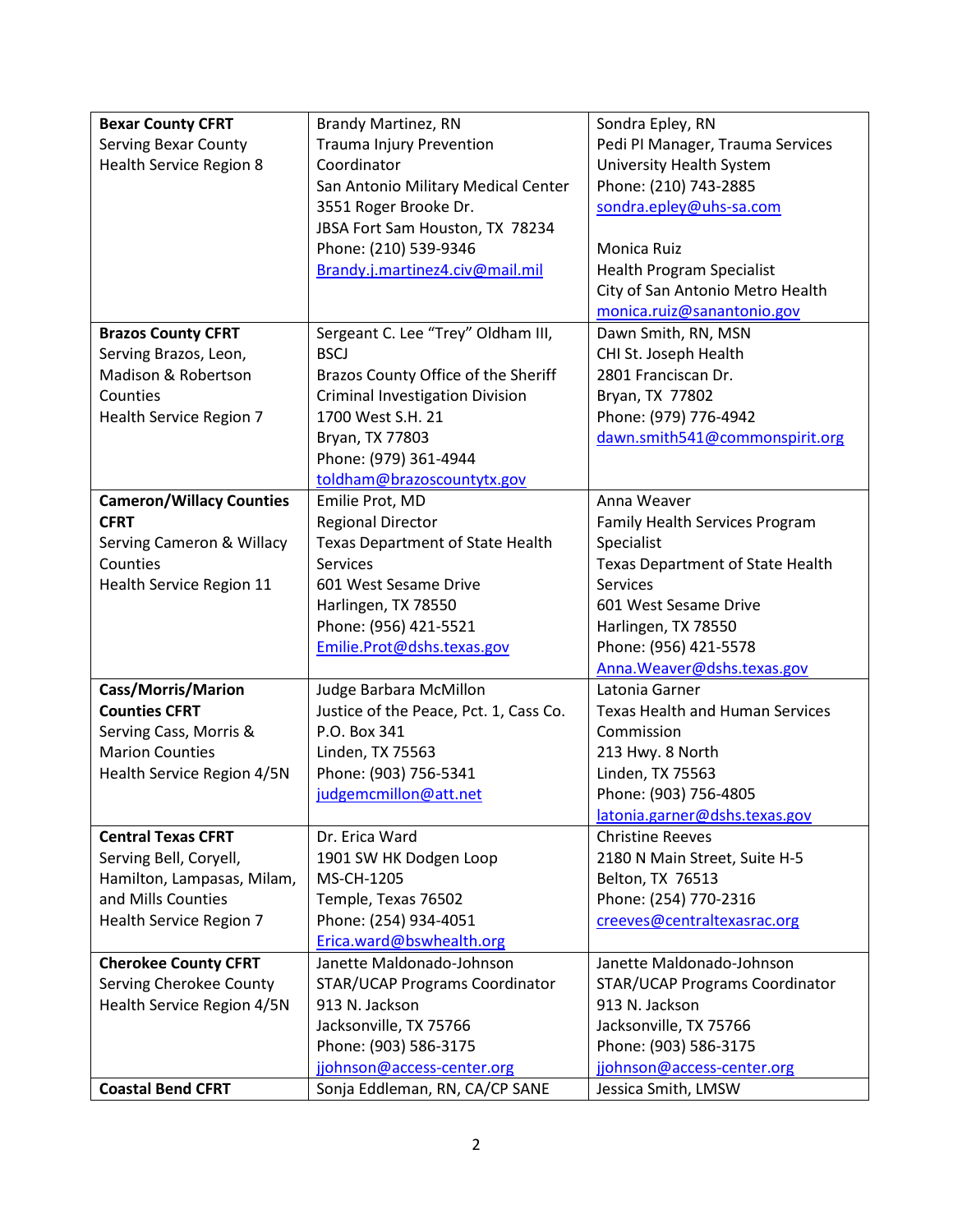| Serving Aransas, Bee,        | Driscoll Children's Hospital         | <b>Driscoll Children's Hospital</b>    |
|------------------------------|--------------------------------------|----------------------------------------|
| Brooks, Duval, Jim Hogg, Jim | 3533 S. Alameda                      | <b>CARE Team Medical Social Worker</b> |
| Wells, Kenedy, Kleberg, Live | Corpus Christi, TX 78411             | Phone: (361) 694-2273                  |
| Oak, McMullen, Nueces,       | Phone: (361) 694-4240                | Jessica.Smith@dchstx.org               |
| Refugio & San Patricio       | Sonja.Eddleman@dchstx.org            |                                        |
| Counties                     |                                      |                                        |
| Health Service Region 11     |                                      |                                        |
| <b>Collin County CFRT</b>    | Susan Schultz                        | Susan Schultz                          |
| <b>Serving Collin County</b> | susanschultz@me.com                  | susanschultz@me.com                    |
| Health Service Region 2/3    |                                      |                                        |
| Colorado/Austin/Waller       | Michelle Wright                      | Maria Alvarez                          |
| <b>Counties CFRT</b>         | County Extension Agent-Family &      | maria.alvarez@dshs.texas.gov           |
| Serving Colorado, Austin &   | <b>Community Health</b>              |                                        |
| <b>Waller Counties</b>       | Texas A&M AgriLife Extension, Austin |                                        |
| Health Service Region 6/5S   | County                               |                                        |
|                              | 1 East Main, Courthouse              |                                        |
|                              | Bellville, Texas 77418               |                                        |
|                              | Phone: (979) 865-2072                |                                        |
|                              | michelle.wright@ag.tamu.edu          |                                        |
| <b>Comal County CFRT</b>     | <b>Chris Douglas</b>                 | <b>Stacy Dufur</b>                     |
| <b>Serving Comal County</b>  | Communities in Schools of South      | <b>MDT Intake Coordinator</b>          |
| Region 8                     | <b>Central Texas</b>                 | 1168 Pride Drive                       |
|                              | 161 S. Castell Ave.                  | New Braunfels, TX 78132                |
|                              | New Braunfels, TX 78130              | Phone: (830) 626-2543 ext. 212         |
|                              | Phone: (830) 620-4247 ext. 14        | sdufur@comalcac.org                    |
|                              | cdouglas@cissct.org                  |                                        |
| <b>Concho Valley CFRT</b>    | <b>Eddie Howard</b>                  | Jennifer Dube, LBSW                    |
| Serving Coke, Concho,        | Justice of the Peace, Pct. 4, Tom    | Director of Hope House                 |
| Crockett, Irion, Kimble,     | <b>Green County</b>                  | Children's Advocacy Center of          |
| Mason, Menard, McCulloch,    | 124 W. Beauregard                    | Greater West Texas, Inc.               |
| Mitchell, Reagan, Runnels,   | San Angelo, TX 76903                 | Phone: (325) 653-4673                  |
| Schleicher, Sterling, Sutton | Phone: (325) 659-6424                | jdube@cacgreaterwtx.org                |
| & Tom Green Counties         | eddie.howard@co.tom-green.tx.us      |                                        |
| Health Service Regions 9/10  |                                      |                                        |
| & 2/3                        |                                      |                                        |
| <b>Cooke County CFRT</b>     | Jody Henry                           | Ginger Johnson                         |
| <b>Serving Cooke County</b>  | Justice of the Peace, Pct. 1         | Director, Abigail's Arms Cooke         |
| Health Service Region 2/3    | 320 County Road 451                  | <b>County Family Crisis Center</b>     |
|                              | Gainesville, TX 76240                | 201 Harvey Street                      |
|                              | Phone: (940) 668-5463                | Gainesville, TX 76241                  |
|                              | jody.henry@co.cooke.tx.us            | Phone: (940) 665-2873                  |
|                              |                                      | gjohnson@abigailsarms.org              |
| <b>Dallas County CFRT</b>    | <b>VACANT</b>                        | <b>Esther Mwaura</b>                   |
| <b>Serving Dallas County</b> |                                      | Parkland Health & Hospital System      |
| Health Service Region 2/3    |                                      | Phone: (214) 590-4463                  |
|                              |                                      | Esther.Mwaura@phhs.org                 |
| <b>Eastland County CFRT</b>  | Robin Carouth                        | <b>VACANT</b>                          |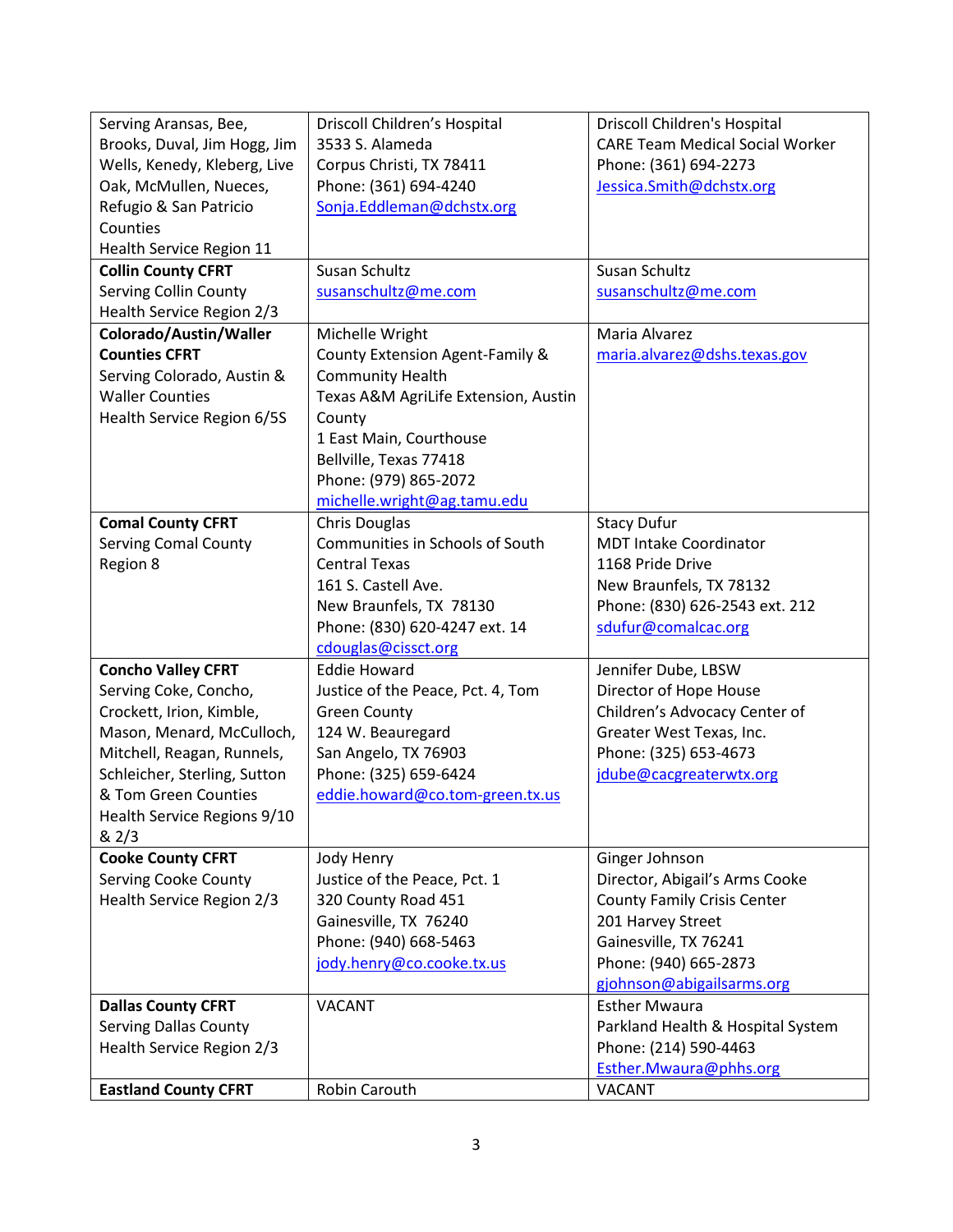| <b>Serving Eastland County</b>                                  | <b>Chief Juvenile Probation Officer</b> |                                    |
|-----------------------------------------------------------------|-----------------------------------------|------------------------------------|
| Health Service Region 2/3                                       | 102 N. Lamar                            |                                    |
|                                                                 | Eastland, TX 76448                      |                                    |
|                                                                 | Phone: (254) 629-8174                   |                                    |
|                                                                 | rscarouth@yahoo.com                     |                                    |
| <b>El Paso County CFRT</b>                                      | Lisa Clausen                            | Donna Welch                        |
| Serving Culberson, El Paso &                                    | <b>Assistant District Attorney</b>      | El Paso District Attorney's Office |
| <b>Hudspedth Counties</b>                                       | lclausen@epcounty.com                   | 500 E. San Antonio Ave., Suite 201 |
| Health Service Region 9/10                                      |                                         | El Paso, TX 79901                  |
|                                                                 |                                         | Phone: (915) 546-2059 ext. 3701    |
|                                                                 |                                         | dwelch@epcounty.com                |
| <b>Ellis County CFRT</b>                                        | Ann Montgomery                          | Katherine Jones                    |
| Serving Ellis County                                            | <b>County &amp; District Attorney</b>   | <b>CPS Investigations</b>          |
| Health Service Region 2/3                                       | Ellis County & District Attorney's      | 2707 N. Kaufman St.                |
|                                                                 | Office                                  | Ennis, TX 75119                    |
|                                                                 | 109 S. Jackson                          | Phone: (972) 937-0892              |
|                                                                 | Waxahachie, TX 75165                    | katherine.jones@dfps.state.tx.us   |
|                                                                 | Phone: (972) 825-5035                   |                                    |
|                                                                 | ann.montgomery@co.ellis.tx.us           |                                    |
| <b>Erath County CFRT</b>                                        | Jordan McKenzie Lucky                   | <b>VACANT</b>                      |
| <b>Serving Erath County</b>                                     | <b>Child Protective Services</b>        |                                    |
| Health Service Region 2/3                                       | 2175 W. South Loop                      |                                    |
|                                                                 | Stephenville, TX 76401                  |                                    |
|                                                                 | Phone: (940) 452-2516                   |                                    |
|                                                                 | Jordan.Lucky@dfps.texas.gov             |                                    |
| <b>Fannin County CFRT</b>                                       | <b>Richard Glaser</b>                   | Juan Rangel                        |
| <b>Serving Fannin County</b>                                    | <b>Fannin County District Attorney</b>  | Fannin County Children's Center    |
| Health Service Region 2/3                                       | 101 E. Rayburn Drive, Ste. 301          | 112 West 5th Street                |
|                                                                 | Bonham, Texas 75418                     | Bonham, TX 75418                   |
|                                                                 | Phone: (903) 583-7448                   | Phone: (903) 583-4339              |
|                                                                 | reglaser@fanninco.net                   | juan@fanninccc.org                 |
| <b>Frio County CFRT</b>                                         | <b>VACANT</b>                           | <b>VACANT</b>                      |
| Serving Frio County                                             |                                         |                                    |
| Health Service Region 8                                         |                                         |                                    |
| <b>Galveston County CFRT</b><br><b>Serving Galveston County</b> | <b>VACANT</b>                           | <b>VACANT</b>                      |
| Health Service Region 6/5S                                      |                                         |                                    |
| <b>Gonzales County CFRT</b>                                     | Humberto Rivas, MD                      | <b>Carol Villareal</b>             |
| <b>Serving Gonzales County</b>                                  | <b>Gonzales Healthcare Systems</b>      | <b>Gonzales Healthcare Systems</b> |
| <b>Health Service Region 8</b>                                  | 1110 Sarah Dewitt Dr.                   | P.O. Box 587                       |
|                                                                 | Gonzales, TX 78629                      | 1110 Sarah Dewitt Dr.              |
|                                                                 | Phone: (830) 672-8473                   | Gonzales, TX 78629                 |
|                                                                 | hrivas@gonzaleshealthcare.com           | Phone: (806) 672-7581 ext. 1007    |
|                                                                 |                                         | bengita51@yahoo.com                |
| <b>Grayson County CFRT</b>                                      | <b>Britney Barker</b>                   | <b>Britney Barker</b>              |
| <b>Serving Grayson County</b>                                   | <b>Executive Director</b>               | <b>Executive Director</b>          |
| Health Service Region 2/3                                       | <b>Grayson County CAC</b>               | <b>Grayson County CAC</b>          |
|                                                                 |                                         |                                    |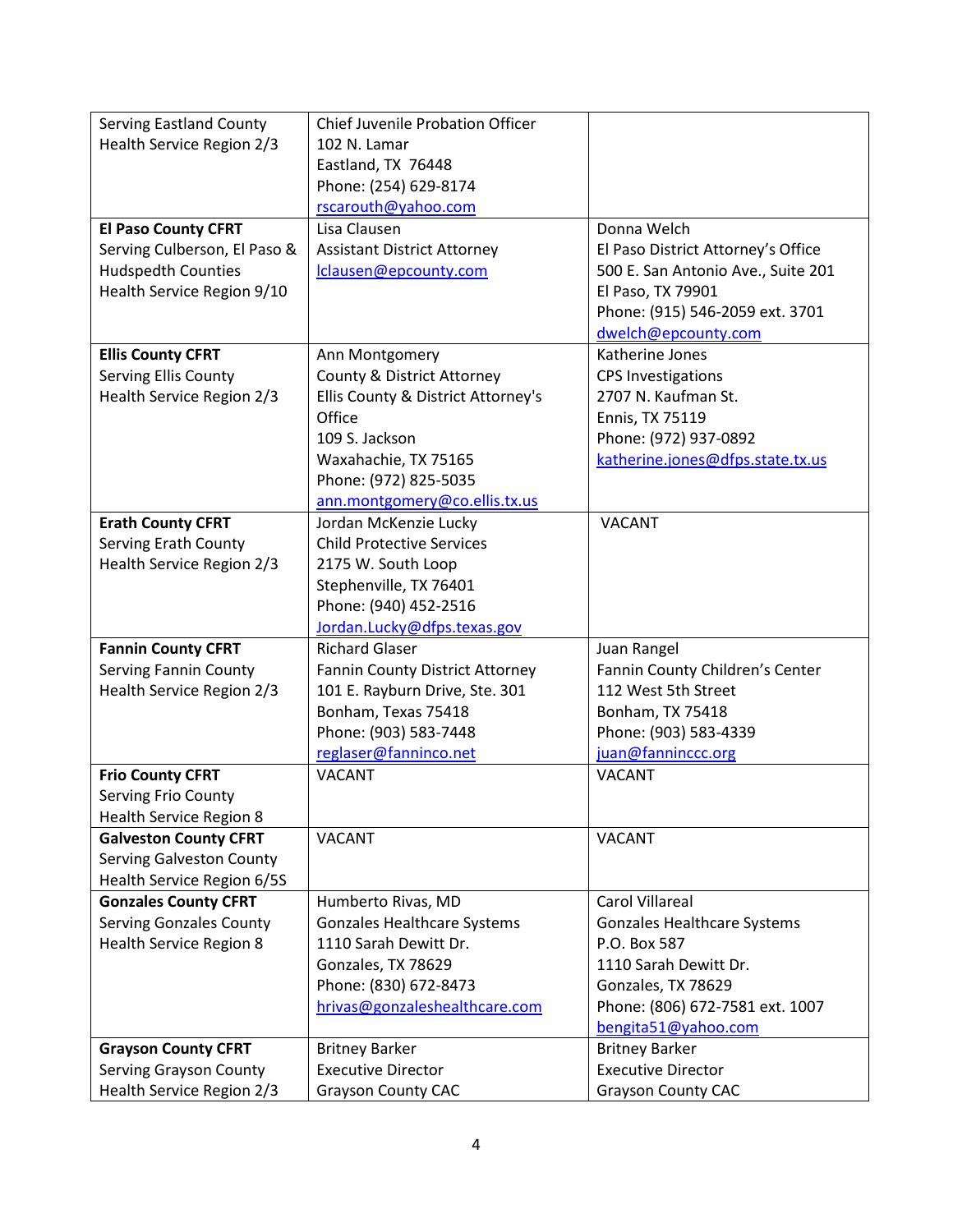|                                 | 910 Cottonwood Drive               | 910 Cottonwood Drive               |
|---------------------------------|------------------------------------|------------------------------------|
|                                 | Sherman, TX 75090                  | Sherman, TX 75090                  |
|                                 | Phone: (903) 957.0440 ext. 201     | Phone: (903) 957.0440 ext. 201     |
|                                 | bbarker@cacgc.org                  | bbarker@cacgc.org                  |
| <b>Gregg County CFRT</b>        | <b>VACANT</b>                      | <b>VACANT</b>                      |
| <b>Serving Gregg County</b>     |                                    |                                    |
| Health Service Region 4/5N      |                                    |                                    |
| <b>Guadalupe County CFRT</b>    | Christy Williams                   | Michele Meehan                     |
| <b>Serving Guadalupe County</b> | <b>Guadalupe County Children's</b> | <b>Guadalupe County Children's</b> |
| <b>Health Service Region 8</b>  | <b>Advocacy Center</b>             | <b>Advocacy Center</b>             |
|                                 | 424 N. River                       | 424 N. River                       |
|                                 | Seguin, TX 78155                   | Seguin, TX 78155                   |
|                                 | Phone: (830) 303-4760              | Phone: (830) 303-4760              |
|                                 | cwilliams@gccac.net                | mmeehan@gccac.net                  |
| <b>Hardin County CFRT</b>       | Judge Chris Ingram                 | Chief Monica Kelley                |
| <b>Serving Hardin County</b>    | 1102 North 5th Street              | Hardin Co. Juvenile Probation      |
| Health Service Region 6/5S      | Silsbee, TX 77656                  | P.O. Box 9                         |
|                                 | Phone: (409) 385-3740              | Kountze, TX 77625                  |
|                                 | JudgeChrisIngram@gmail.com         | Phone: (409) 246-5175              |
|                                 |                                    | monica.kelley@co.hardin.tx.us      |
| <b>Harris County CFRT</b>       | Dr. Michelle Ruda                  | Angie Hayes                        |
| <b>Serving Harris County</b>    | van.michelle.ruda@uth.tmc.edu      | Project Coordinator                |
| Health Service Region 6/5S      |                                    | Public Health & Primary Care       |
|                                 |                                    | <b>Baylor College of Medicine</b>  |
|                                 |                                    | Texas Children's Hospital          |
|                                 |                                    | Phone: (832) 826-0131              |
|                                 |                                    | Angie.Hayes@bcm.edu                |
|                                 |                                    | harriscfrt@bcm.edu                 |
| <b>Hays County CFRT</b>         | Julia Ramsay New, LBSW, CCA        | Julia Ramsay New, LBSW, CCA        |
| <b>Serving Hays County</b>      | <b>Executive Director</b>          | <b>Executive Director</b>          |
| <b>Health Service Region 7</b>  | <b>GSMYC</b>                       | <b>GSMYC</b>                       |
|                                 | PO Box 1455                        | PO Box 1455                        |
|                                 | San Marcos, TX 78667               | San Marcos, TX 78667               |
|                                 | Phone: (512) 754-0500              | Phone: (512) 754-0500              |
|                                 | jrnew@gsmyc.org                    | jrnew@gsmyc.org                    |
| <b>Heart of Texas CFRT</b>      | Lori Robb                          | <b>Christine Reeves</b>            |
| Serving Bosque, Falls, Hill,    | Regional Trauma Director           | <b>Heart of Texas RAC</b>          |
| Limestone & McLennan            | Baylor Scott & White Hillcrest     | 2911 Herring Avenue, Suite 100     |
| Counties                        | Medical Ct.                        | Waco, TX 76708                     |
| Health Service Region 7         | 100 Hillcrest Medical Blvd         | Phone: (254) 202-8740              |
|                                 | Waco, TX 76712                     | creeves@hotrac.org                 |
|                                 | Phone: (254) 202-5390              |                                    |
|                                 | lori.boyett@bswhealth.org          |                                    |
| <b>Henderson County CFRT</b>    | Sheila Durden Davis                | Sheila Durden Davis                |
| Serving Henderson County        | Henderson County HELP Center       | Henderson County HELP Center       |
| Health Service Region 4/5N      | PO Box 949                         | PO Box 949                         |
|                                 | 807 N. Palestine St.               | 807 N. Palestine St.               |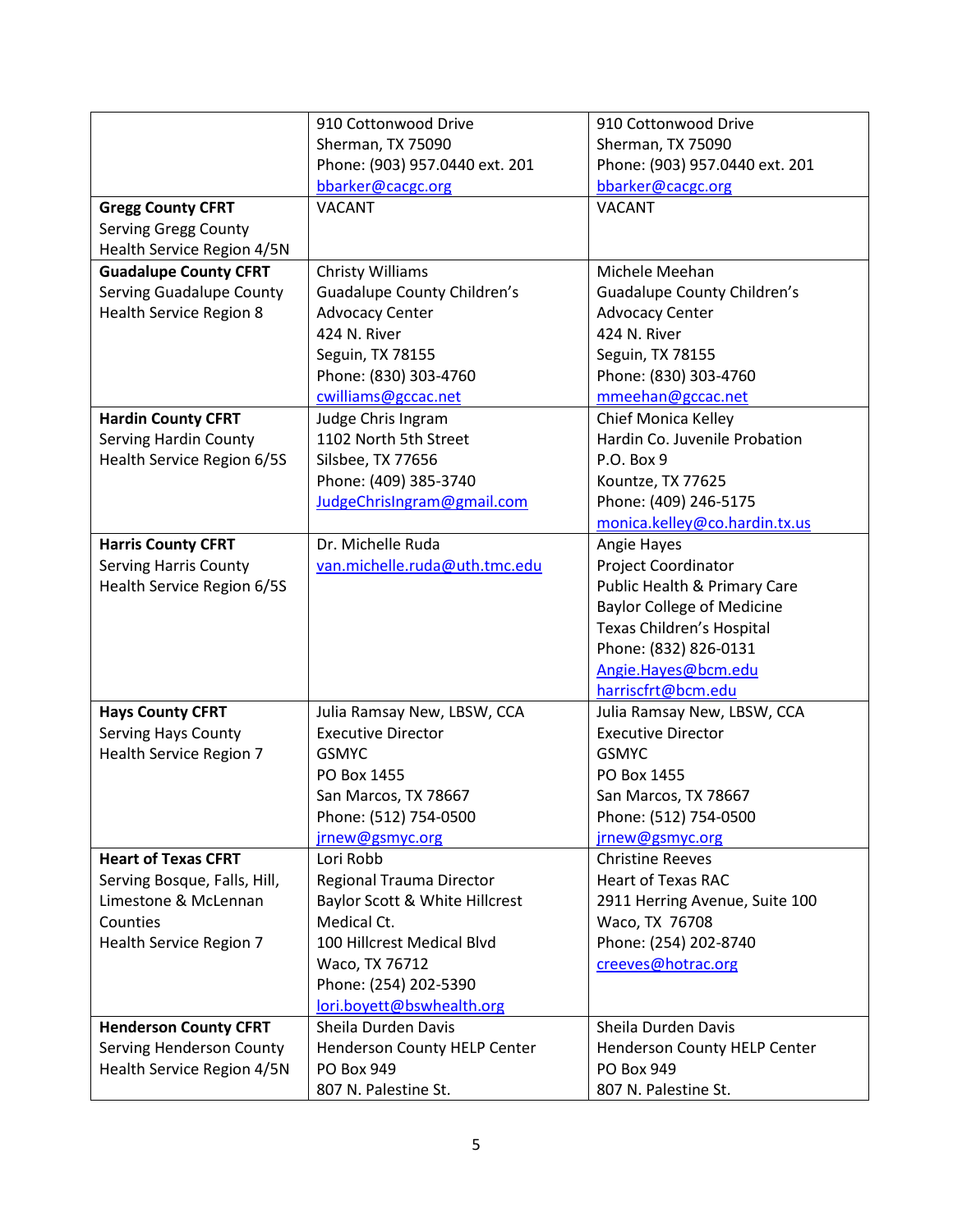|                                      | Athens, TX 75751                         | Athens, TX 75751                        |
|--------------------------------------|------------------------------------------|-----------------------------------------|
|                                      | Phone: (903) 675-4357                    | Phone: (903) 675-4357                   |
|                                      | sadurden@gmail.com                       | sadurden@gmail.com                      |
| <b>Hidalgo/Starr Counties</b>        | Teresa Camacho, MD, FAAP, MCCM           | Angela Rae Ramirez                      |
| <b>CFRT</b>                          | <b>Medical Director of Pediatric ICU</b> | <b>Texas Department of State Health</b> |
| Serving Hidalgo & Starr              | <b>Edinburg Regional Medical Center</b>  | <b>Services</b>                         |
| Counties                             | 1102 W. Trenton Rd.                      | 1200 East Highway 285                   |
| Health Service Region 11             | Edinburg, TX 78539                       | Falfurrias, TX 78355                    |
|                                      | Phone: (956) 421-2414                    | Phone: (361) 325-1142                   |
|                                      | mateguia@aol.com                         | Angela.ramirez@dshs.texas.gov           |
| <b>Hill Country CFRT</b>             | <b>VACANT</b>                            | <b>VACANT</b>                           |
| Serving Blanco, Burnet,              |                                          |                                         |
| Llano and San Saba Counties          |                                          |                                         |
| Health Service Region 7              |                                          |                                         |
| <b>Hood County CFRT</b>              | Chief Mitch Galvan                       | Michelle Gilley                         |
| <b>Serving Hood County</b>           | <b>Granbury Police Department</b>        | <b>CPS Investigations Supervisor</b>    |
| Health Service Region 2/3            | 116 W. Bridge St.                        | Hood County and Somervell County        |
|                                      | Granbury, TX 76408                       | 2175 Ruth Smith Drive                   |
|                                      | Phone: (817) 573-2648                    | Granbury, Texas 76048                   |
|                                      | galvan@granbury.org                      | Phone: (817) 343-8623 (Cell)            |
|                                      |                                          | Phone: (817) 579-4823 (Office)          |
|                                      |                                          | Michelle.gilley@dfps.texas.gov          |
| Hopkins/Franklin/Delta               | <b>VACANT</b>                            | Sylvia Millsap                          |
| <b>Counties CFRT</b>                 |                                          |                                         |
|                                      |                                          | <b>Texas Department of State Health</b> |
| Serving Hopkins, Franklin &          |                                          | <b>Services</b>                         |
| <b>Delta Counties</b>                |                                          | 1400 College St suite 167               |
| Health Service Region 4/5N           |                                          | Sulphur Springs, TX 75482               |
|                                      |                                          | Phone: (903) 439-9339                   |
|                                      |                                          | Sylvia.millsap@dshs.state.tx.us         |
| <b>Houston/Trinity Counties</b>      | Reggie Olive                             | <b>VACANT</b>                           |
| <b>CFRT</b>                          | Trinity County Constable, Pct. 4         |                                         |
| <b>Serving Houston &amp; Trinity</b> | P.O. Box 81                              |                                         |
| Counties                             | Apple Springs, TX 75926                  |                                         |
| Health Service Region 4/5N           | Phone: (936) 208-1918                    |                                         |
|                                      | reggie.olive@co.trinity.tx.us            |                                         |
| <b>Hunt County CFRT</b>              | Bret Freeman, RN, CEN                    | <b>Lindsay Perez</b>                    |
| <b>Serving Hunt County</b>           | <b>Trauma Coordinator</b>                | Hunt Regional Medical Center            |
| Health Service Region 2/3            | Hunt Regional Medical Center             | 4215 Joe Ramsey Blvd.                   |
|                                      | 4215 Joe Ramsey Blvd.                    | Greenville, TX 75401                    |
|                                      | Greenville, TX 75401                     | Phone: (903) 408-5671                   |
|                                      | Phone: (903) 408-5671                    | lindsay.perez@huntregional.org          |
|                                      | bfreeman@huntregional.org                |                                         |
| <b>Jack County CFRT</b>              | <b>VACANT</b>                            | <b>VACANT</b>                           |
| <b>Serving Jack County</b>           |                                          |                                         |
| Health Service Region 2/3            |                                          |                                         |
| <b>Jefferson County CFRT</b>         | <b>Marion Tanner</b>                     | Janet Cooke Morris                      |
| Serving Jefferson County             |                                          |                                         |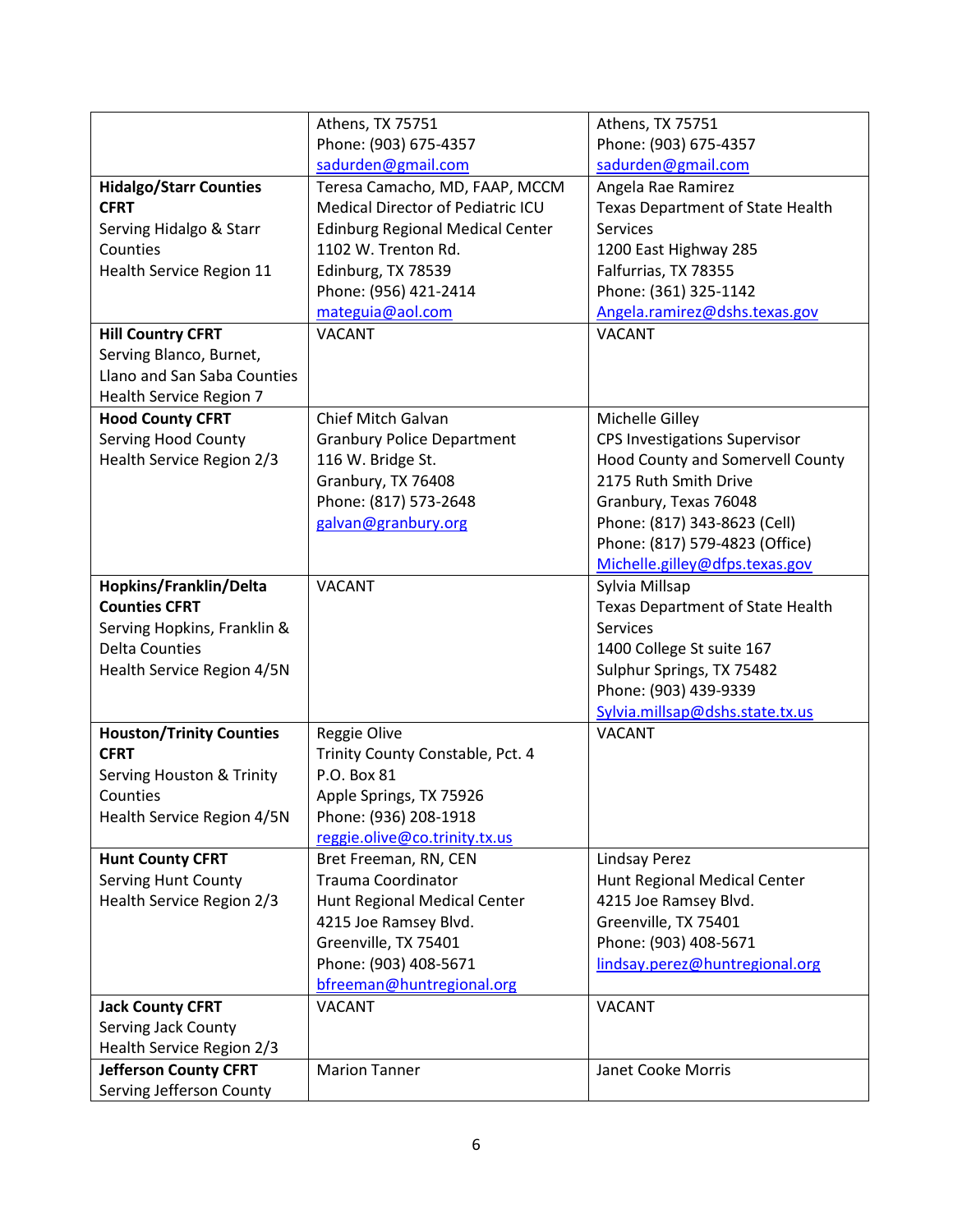| Health Service Region 6/5S     | The Garth House/Mickey Mehaffy       | The Garth House/Mickey Mehaffy               |
|--------------------------------|--------------------------------------|----------------------------------------------|
|                                | Children's Advocacy Program          | Children's Advocacy Program                  |
|                                | 1895 McFaddin                        | 1895 McFaddin                                |
|                                | Beaumont, TX 77701                   | Beaumont, TX 77701                           |
|                                | Phone: (409) 838-9084                | Phone: (409) 838-9084                        |
|                                | mtanner@garthhouse.org               | jmorris@garthhouse.org                       |
| <b>Johnson County CFRT</b>     | <b>Morgan Morris</b>                 | <b>Morgan Morris</b>                         |
| Serving Johnson County         | Johnson County CAC                   | Johnson County CAC                           |
| Health Service Region 2/3      | 910 Granbury St.                     | 910 Granbury St.                             |
|                                | Cleburne, TX 76033                   | Cleburne, TX 76033                           |
|                                | Phone: (817) 558-1599                | Phone: (817) 558-1599                        |
|                                | Fax: (817) 556-3020                  | Fax: (817) 556-3020                          |
|                                | morganmorris@cacjctx.org             | morganmorris@cacjctx.org                     |
| <b>Kaufman County CFRT</b>     | Sharna Ellis                         | Shannon Gardner                              |
| Serving Kaufman County         | Administrative Assistant to Chief of | Children's Advocacy Center for               |
| Health Service Region 2/3      | Police                               | Kaufman County                               |
|                                | <b>PO Box 168</b>                    | P.O. Box 698                                 |
|                                | Kaufman, TX 75142                    | Kaufman, TX 75142                            |
|                                | Phone: (972) 932-3094                | Phone: (972) 932-6252                        |
|                                | sellis@kaufmantx.org                 | sgardner@kaufmanccac.org                     |
| <b>Kendall County CFRT</b>     | Liane Vasquez, BSN, RN               | Liane Vasquez, BSN, RN                       |
| <b>Serving Kendall County</b>  | <b>Public Health Nurse</b>           | <b>Public Health Nurse</b>                   |
| <b>Health Service Region 8</b> | Community Health Improvement         | Community Health Improvement                 |
|                                | Program                              | Program                                      |
|                                | 216 Market Avenue, Ste 160           | 216 Market Avenue, Ste 160                   |
|                                | Boerne, TX 78006                     | Boerne, TX 78006                             |
|                                | Phone: (830) 249-5360                | Phone: (830) 249-5360                        |
|                                | Fax: (830) 249-2691                  | Fax: (830) 249-2691                          |
|                                | liane.vasquez@dshs.texas.gov         | liane.vasquez@dshs.texas.gov                 |
| <b>Lamar/Red River CFRT</b>    | <b>VACANT</b>                        | Dana Jean                                    |
| Serving Lamar and Red River    |                                      | Human Service Tech III                       |
| Counties                       |                                      | <b>Certified Child Passenger Safety</b>      |
| Health Service Region 4/5N     |                                      | Technician                                   |
|                                |                                      | <b>Texas Department of State Health</b>      |
|                                |                                      | <b>Services</b>                              |
|                                |                                      | 308 N. Cedar                                 |
|                                |                                      | Clarksville, TX 75426                        |
|                                |                                      | Phone: (903) 428-3909                        |
|                                |                                      | dana.jean@dshs.texas.gov                     |
| <b>Liberty County CFRT</b>     | Alexis Cordova                       | Hortencia Alvarado                           |
| <b>Serving Liberty County</b>  | 501 Palmer                           | <b>Community Health Specialist</b>           |
| Health Service Region 6/5S     | Liberty, TX 77575                    | <b>Texas Department of State Health</b>      |
|                                | Phone: (936) 334-3230                | <b>Services</b>                              |
|                                |                                      |                                              |
|                                |                                      |                                              |
|                                | ancordova@ag.tamu.edu                | 300 Campbell St.                             |
|                                |                                      | Cleveland, TX 77327<br>Phone: (281) 592-6714 |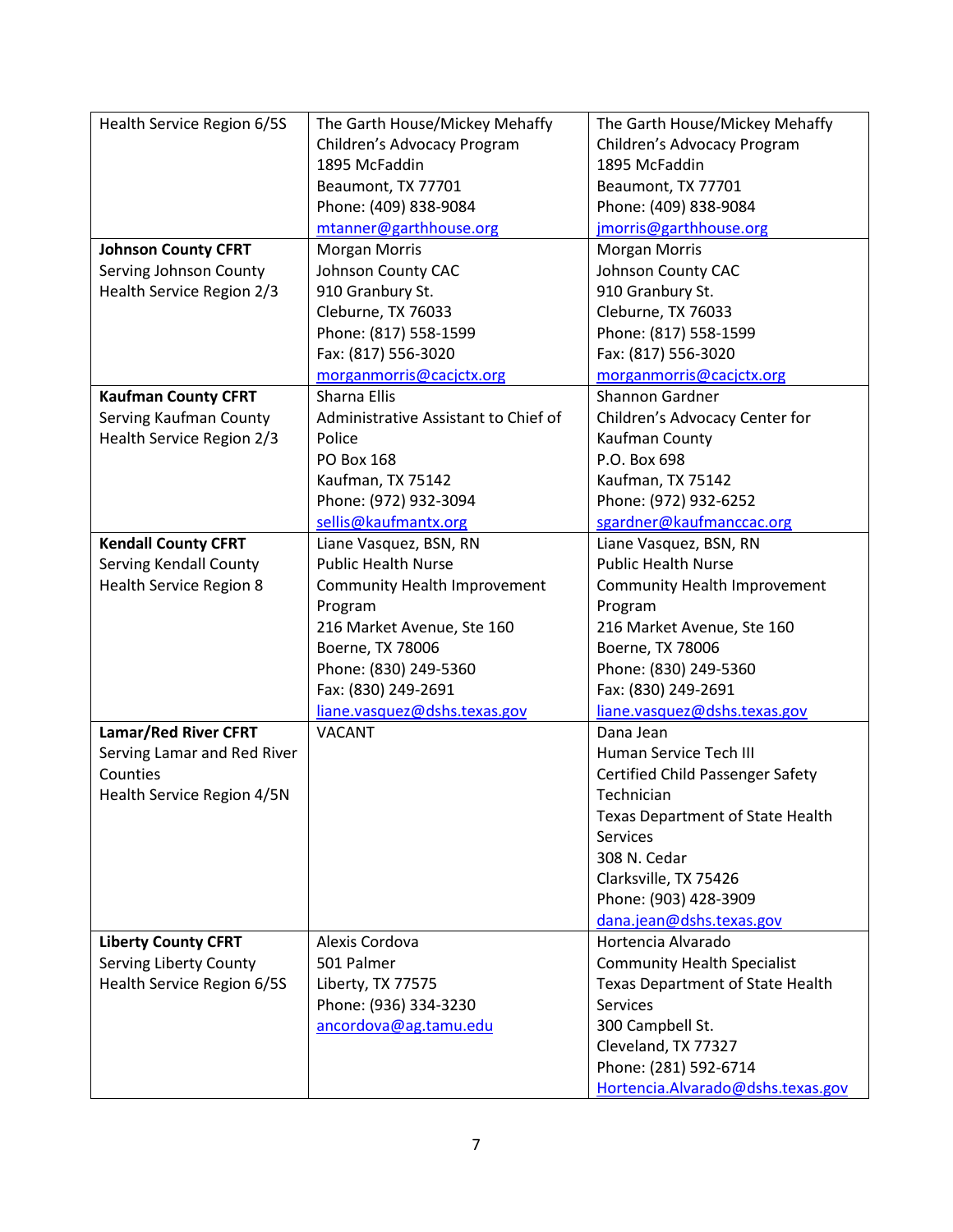| <b>Matagorda County CFRT</b>     | Kayli Kubeczka, BSN, RN                 | Alyssa Reddick                          |
|----------------------------------|-----------------------------------------|-----------------------------------------|
| Serving Matagorda County         | <b>Texas Department of State Health</b> | Texas Department of State Health        |
| Health Service Region 6/5S       | Services Region 6/5S                    | <b>Services</b>                         |
|                                  | <b>Public Health Nurse</b>              | Alyssa.Reddick@dshs.texas.gov           |
|                                  | 1700 Merlin Street                      |                                         |
|                                  | Bay City, TX 77414                      |                                         |
|                                  | Phone: (979) 241-3105                   |                                         |
|                                  | Kayli.Kubeczka@dshs.texas.gov           |                                         |
| <b>Maverick County CFRT</b>      | Ricardo De Los Santos, MD               | <b>VACANT</b>                           |
| <b>Serving Maverick County</b>   | Pediatrician                            |                                         |
| Health Service Region 8          | De Los Santos Pediatric Clinic          |                                         |
|                                  | 2198 E. Garrison St                     |                                         |
|                                  | Eagle Pass, TX 78852                    |                                         |
|                                  | Phone: (830) 773-1103                   |                                         |
|                                  | debradls@sbcglobal.net                  |                                         |
| <b>Montgomery County CFRT</b>    | Shanna Redwine                          | Alyssa Cummings                         |
| <b>Serving Montgomery County</b> | <b>Chief Prosecutor-Special Victims</b> | <b>HCA-Conroe</b>                       |
| Health Service Region 6/5S       | Division                                | <b>Trauma Department</b>                |
|                                  | Montgomery County District              | 504 Medical Center Blvd.                |
|                                  | Attorney's Office                       | Conroe, TX 77304                        |
|                                  | 207 W. Phillips, 2 <sup>nd</sup> Floor  | Phone: (936) 539-7663                   |
|                                  | Conroe, TX 77301                        | Fax: (936) 539-7609                     |
|                                  | Phone: (936) 538-3681                   | alyssa.cummings@hcahealthcare.co        |
|                                  | Fax: (936) 760-6957                     | m                                       |
|                                  | shanna.redwine@mctx.org                 |                                         |
| <b>Nacogdoches County CFRT</b>   | Lisa King                               | Lisa King                               |
| <b>Serving Nacogdoches</b>       | Child Welfare Board                     | <b>Child Welfare Board</b>              |
| County                           | 818 Park St.                            | 818 Park St.                            |
| Health Service Region 4/5N       | Nacogdoches, TX 75961                   | Nacogdoches, TX 75961                   |
|                                  | Phone: (936) 560-2338                   | Phone: (936) 560-2338                   |
|                                  | lking2338@gmail.com                     | lking2338@gmail.com                     |
| <b>Navarro County CFRT</b>       | Amy Cadwell                             | Sherry Dowd                             |
| <b>Serving Navarro County</b>    | Navarro County District Attorney's      | County Clerk of Navarro County          |
| Health Service Region 2/3        | Office                                  | 300 W. 3rd St., Suite 101               |
|                                  | 300 W. 3rd St.                          | Corsicana, TX 75110                     |
|                                  | Corsicana, TX 75110                     | Phone: (903) 654-3035                   |
|                                  | Phone: (903) 654-3045                   | countyclerk@navarrocounty.org           |
|                                  | acadwell@navarrocounty.org              |                                         |
| <b>North Texas Tri-County</b>    | Patricia Rivera                         | Patricia Rivera                         |
| <b>CFRT</b>                      | <b>Texas Department of State Health</b> | <b>Texas Department of State Health</b> |
| Serving Archer, Clay &           | <b>Services</b>                         | <b>Services</b>                         |
| <b>Montague Counties</b>         | Public Health Region 2/3                | Public Health Region 2/3                |
| Health Service Region 2/3        | Community Health Improvement            | Community Health Improvement            |
|                                  | 1301 South Bowen Road, Suite 200        | 1301 South Bowen Road, Suite 200        |
|                                  | Arlington, Texas 76013                  | Arlington, Texas 76013                  |
|                                  | Phone: (817) 264-4669                   | Phone: (817) 264-4669                   |
|                                  | patricia.rivera@dshs.texas.gov          | patricia.rivera@dshs.texas.gov          |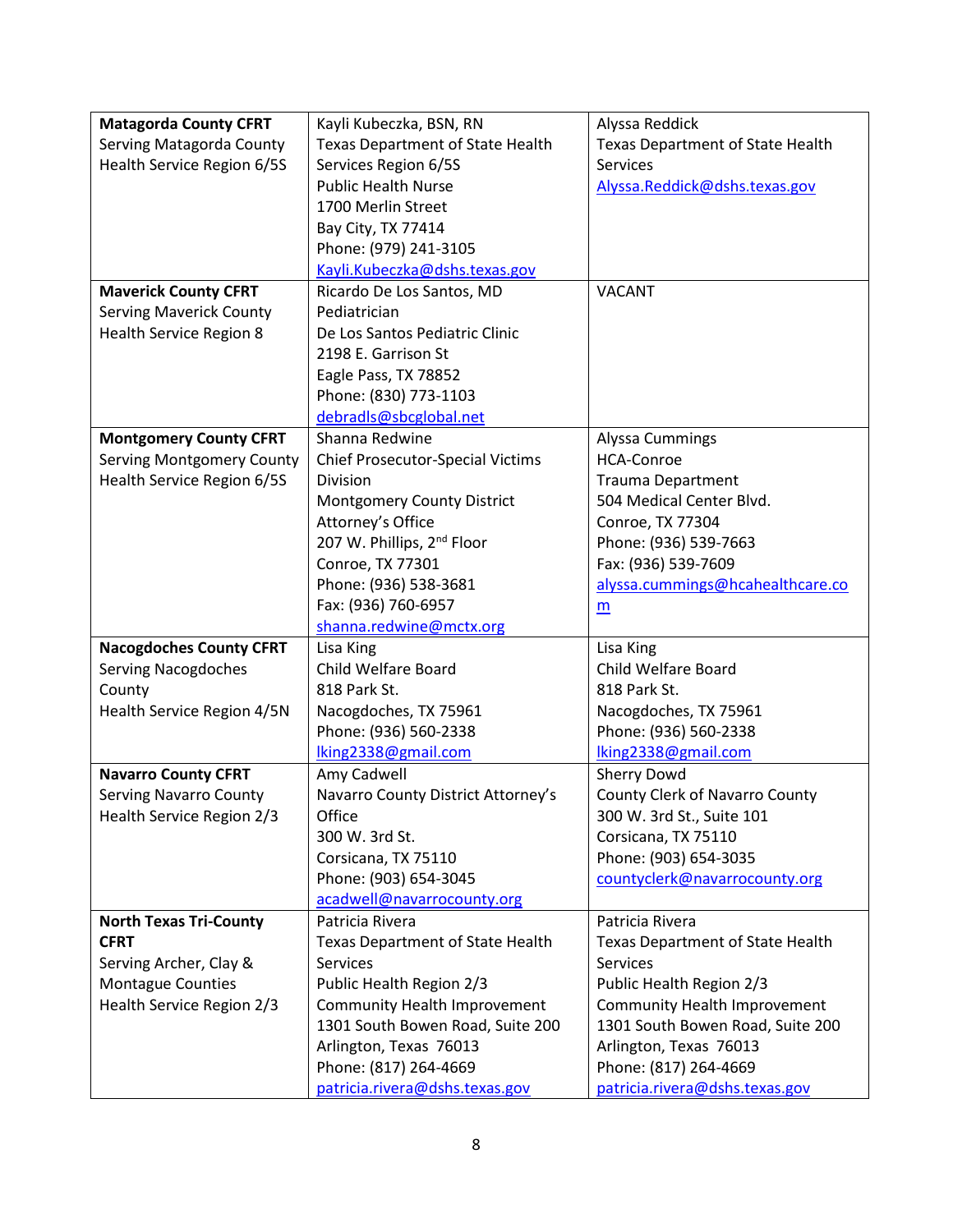| <b>Orange County CFRT</b>        | <b>Kim Hanks</b>                       | Janet Cooke Morris                    |
|----------------------------------|----------------------------------------|---------------------------------------|
| <b>Serving Orange County</b>     | Garth House/Mickey Mehaffy             | The Garth House/Mickey Mehaffy        |
| Health Service Region 6/5S       | Children's Advocacy Program            | Children's Advocacy Program           |
|                                  | 1895 McFaddin                          | 1895 McFaddin                         |
|                                  | Beaumont, TX 77701                     | Beaumont, TX 77701                    |
|                                  | Phone: (409) 838-9084                  | Phone: (409) 838-9084                 |
|                                  | khanks@garthhouse.org                  | jmorris@garthhouse.org                |
| <b>Palo Pinto County CFRT</b>    | Jennifer Henning                       | Linda Porter Bradford                 |
| Serving Palo Pinto County        | CPS Investigations Supervisor, Unit OK | Director                              |
| Health Service Region 2/3        | Palo Pinto County                      | Children's Alliance Center for Palo   |
|                                  | 4113B Highway 180 East                 | Pinto                                 |
|                                  | Mineral Wells, TX 76067                | 204 SE 3rd Avenue                     |
|                                  | Phone: (940) 325-6959                  | Mineral Wells, TX 76067               |
|                                  | Jennifer.henning@dfps.texas.gov        | Phone: (940) 468-3895                 |
|                                  |                                        | lbradford@cacpalopinto.org            |
| <b>Panhandle CFRT</b>            | Carol Hill                             | Carol Hill                            |
| Serving Armstrong, Briscoe,      | <b>Assistant Director</b>              | <b>Assistant Director</b>             |
| Carson, Castro, Childress,       | City of Amarillo Public Health         | City of Amarillo Public Health        |
| Collingsworth, Dallam, Deaf      | 1000 Martin Road                       | 1000 Martin Road                      |
| Smith, Donley, Gray, Hall,       | Amarillo, TX 79107                     | Amarillo, TX 79107                    |
| Hansford, Hartley, Hemphill,     | Phone: (806) 378-6327                  | Phone: (806) 378-6327                 |
| Hutchinson, Lipscomb,            | Fax: (806) 378-6307                    | Fax: (806) 378-6307                   |
| Moore, Ochiltree, Oldham,        | carol.hill@amarillo.gov                | carol.hill@amarillo.gov               |
| Parmer, Potter, Randall,         |                                        |                                       |
| Roberts, Sherman, Swisher        |                                        |                                       |
| & Wheeler Counties               |                                        |                                       |
| Health Service Region 1          |                                        |                                       |
| <b>Parker County CFRT</b>        | Jeff Swain                             | Michael R. Baldwin                    |
| <b>Serving Parker County</b>     | <b>District Attorney</b>               | Chief of Police, Hudson Oaks          |
| <b>Health Service Region 2/3</b> | Parker County District Attorney's      | 150 North Oakridge                    |
|                                  | Office                                 | Hudson Oaks, TX 76087                 |
|                                  | 117 Fort Worth Hwy.                    | Michael.baldwin@hudsonoaks.com        |
|                                  | Weatherford, TX 76086                  |                                       |
|                                  | Jeff.swain@parkercountytx.com          |                                       |
| <b>Polk County CFRT</b>          | Karen Pollard                          | Karen Pollard                         |
| <b>Serving Polk County</b>       | <b>Trauma Coordinator</b>              | Trauma Coordinator                    |
| Health Service Region 4/5N       | CHI St. Luke's Health                  | CHI St. Luke's Health                 |
|                                  | PO Box 1257                            | PO Box 1257                           |
|                                  | Livingston TX 77351                    | Livingston TX 77351                   |
|                                  | Phone: (936) 329-8336                  | Phone: (936) 329-8336                 |
|                                  | kpollard@memorialhealth.org            | kpollard@memorialhealth.org           |
| <b>Rockwall County CFRT</b>      | Gregory Sonnen, MD, FAAP               | <b>Tami Hawkins</b>                   |
| <b>Serving Rockwall County</b>   | 890 Rockwall Parkway, Suite 100        | <b>Chief Nursing Officer</b>          |
| Health Service Region 2/3        | Rockwall, TX 75032                     | Texas Health Presbyterian Hospital of |
|                                  | Phone: (214) 771-3712                  | Rockwall                              |
|                                  | sonnen.gregory@gmail.com               | 3150 Horizon Road                     |
|                                  |                                        | Rockwall, TX, 75032                   |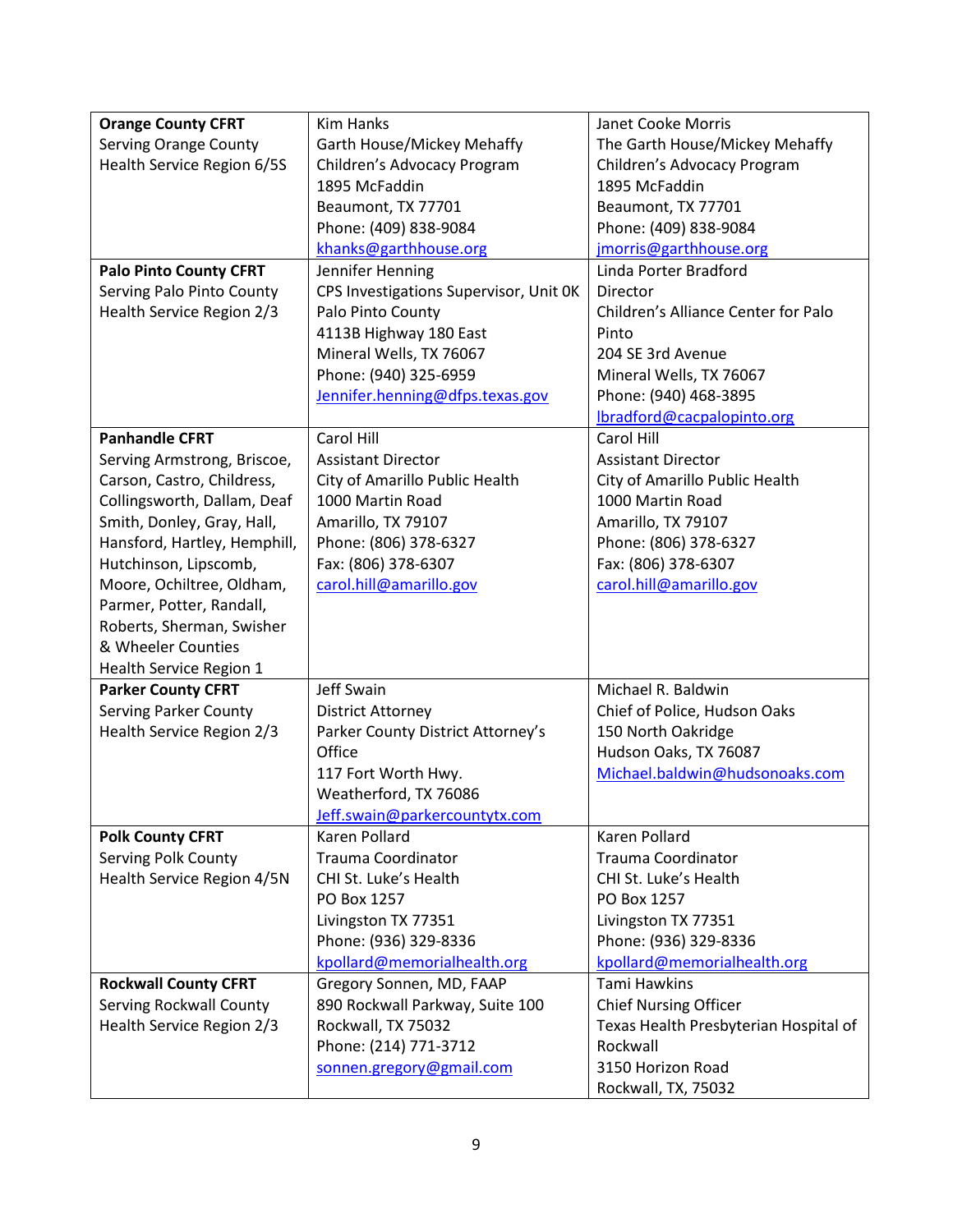|                                 |                                   | Phone: (469) 698-1508                   |
|---------------------------------|-----------------------------------|-----------------------------------------|
|                                 |                                   | tami.hawkins@phrtexas.com               |
| <b>Rolling Plains CFRT</b>      | Lina Trevino                      | <b>VACANT</b>                           |
| Serving Haskell, Knox, Baylor   | County Attorney                   |                                         |
| & Throckmorton Counties         | Knox County Courthouse            |                                         |
| Health Service Region 2/3       | PO Box 11                         |                                         |
|                                 | Benjamin, TX 79505                |                                         |
|                                 | Phone: (940) 459-2241             |                                         |
|                                 | kcattorney@srcaccess.net          |                                         |
| <b>San Jacinto County CFRT</b>  | <b>VACANT</b>                     | <b>VACANT</b>                           |
| Serving San Jacinto County      |                                   |                                         |
| Health Service Region 4/5N      |                                   |                                         |
| <b>Smith County CFRT</b>        | Rubyth Renteria                   | Rubyth Renteria                         |
| <b>Serving Smith County</b>     | <b>CAC of Smith County</b>        | <b>CAC of Smith County</b>              |
| Health Service Region 4/5N      | 2210 Frankston Highway            | 2210 Frankston Highway                  |
|                                 | Tyler, TX 75701                   | Tyler, TX 75701                         |
|                                 | rubyth@cacsmithcounty.org         | rubyth@cacsmithcounty.org               |
| <b>Somervell County CFRT</b>    | Stephanie Williams                | Heather Bachhofer                       |
| <b>Serving Somervell County</b> | <b>Child Protective Services</b>  | Somervell County Juvenile Probation     |
| Health Service Region 2/3       | 1430 Southtown Dr                 | PO BOX 2311                             |
|                                 | Granbury, TX 76048                | Glen Rose, TX 76043                     |
|                                 | Phone: (817) 573-8612             | Phone: (254) 897-4136                   |
|                                 | stephanie.williams@dfps.texas.gov | heather.bachhofer@co.somervell.tx.      |
|                                 |                                   | <b>us</b>                               |
| <b>South Plains CFRT</b>        | Sheila Rhodes, RN, PPCNP-BC, MEd  | Veronica De La Cruz                     |
| Serving Bailey, Cochran,        | Nurse Consultant - Community      | Administrative Assistant III            |
| Crosby, Dickens, Floyd,         | <b>Health Improvement Section</b> | <b>Texas Department of State Health</b> |
| Garza, Hale, Hockley, King,     | Texas Department of State Health  | <b>Services</b>                         |
| Lamb, Lubbock, Lynn,            | <b>Services</b>                   | Community Health Improvement            |
| Motley, Terry & Yoakum          | Health Service Region 1           | 6302 Iola Ave.                          |
| Counties                        | 6302 Iola Avenue                  | Lubbock, TX 79424                       |
| Health Service Regions 1,       | Lubbock, TX 79424                 | Phone: (806) 783-6409                   |
| $2/3$ and $9/10$                | Phone: (806) 783-6485             | Veronica.DeLaCruz@dshs.texas.gov        |
|                                 | Sheila.rhodes@dshs.texas.gov      |                                         |
|                                 |                                   | Taiya Jones-Castillo                    |
|                                 |                                   | Program Specialist II                   |
|                                 |                                   | Texas Department of State Health        |
|                                 |                                   | <b>Services</b>                         |
|                                 |                                   | Taiya.Jones@dshs.texas.gov              |
| <b>South Texas Tri-County</b>   | <b>VACANT</b>                     | <b>VACANT</b>                           |
| <b>CFRT</b>                     |                                   |                                         |
| Serving Edwards, Kinney &       |                                   |                                         |
| Val Verde Counties              |                                   |                                         |
| Health Service Region 8         |                                   |                                         |
| <b>Southeast Region CFRT</b>    | Dr. Marisol Ortiz                 | Jennifer Goodwine RN                    |
|                                 | blueariel1@me.com                 | <b>Citizens Medical Center</b>          |
|                                 |                                   | NICU Program Manager                    |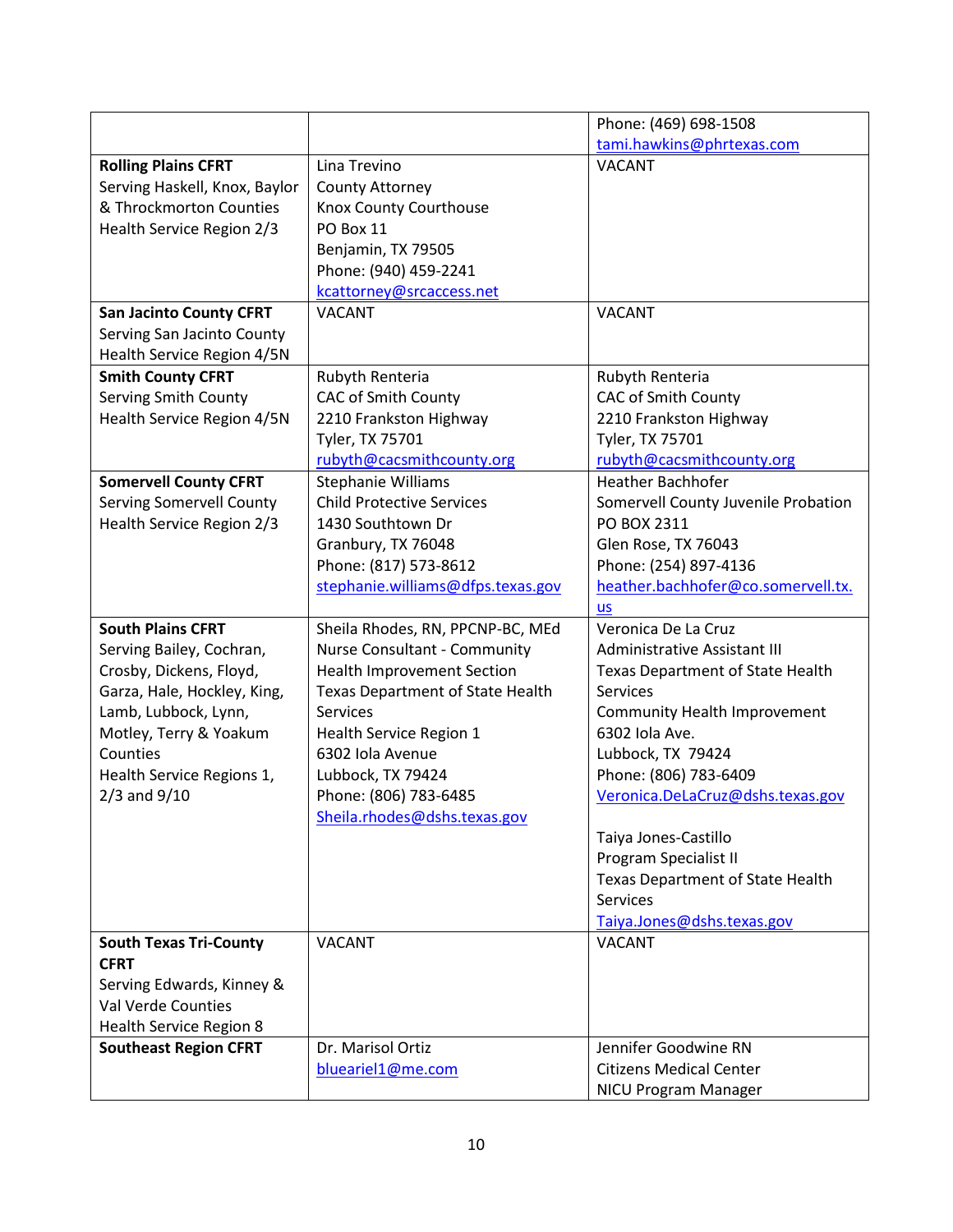| Serving Dewitt, Goliad,       |                                         | 2701 Hospital Dr.                   |
|-------------------------------|-----------------------------------------|-------------------------------------|
| Karnes, Lavaca & Victoria     |                                         | Victoria, TX 77901                  |
| Counties                      |                                         | Phone: (361) 579-1323               |
| Health Service Region 8       |                                         | jgoodwine@cmcvtx.org                |
| <b>Tarrant County CFRT</b>    | J'Vonnah Maryman, PhD, MPH              | Lauren Butschek-Neisler, LMSW       |
| <b>Serving Tarrant County</b> | <b>Associate Director</b>               | FIMR/CFRT Coordinator               |
| Health Service Region 2/3     | <b>Family Health Services</b>           | <b>Tarrant County Public Health</b> |
|                               | <b>Tarrant County Public Health</b>     | 536 W. Randol Mill Rd.              |
|                               | 1101 S. Main Street                     | Arlington, TX 76011                 |
|                               | Phone: (817) 321-4745                   | Phone: (817) 321-4716 ext 0056      |
|                               | jlmaryman@tarrantcounty.com             | LINeisler@tarrantcounty.com         |
| <b>Taylor County CFRT</b>     | <b>VACANT</b>                           | Sgt. Mike Moschetto                 |
| Serving Taylor, Fisher, Jones |                                         | Abilene Police Department           |
| & Callahan Counties           |                                         | 4565 South 1st                      |
| Health Service Region 2/3     |                                         | Abilene, TX 79605                   |
|                               |                                         | Phone: (325) 676-6512               |
|                               |                                         | mike.moschetto@abilenetx.gov        |
| Texas "J" CFRT                | <b>VACANT</b>                           | <b>VACANT</b>                       |
| Serving Andrews, Brewster,    |                                         |                                     |
| Crane, Ector, Glasscock,      |                                         |                                     |
| Howard, Jeff Davis, Loving,   |                                         |                                     |
| Martin, Midland, Pecos,       |                                         |                                     |
| Presidio, Reeves, Terrell,    |                                         |                                     |
| Upton, Ward & Winkler         |                                         |                                     |
| Counties                      |                                         |                                     |
| Health Service Region 9/10    |                                         |                                     |
| <b>Titus/Camp County CFRT</b> | Elizabeth Williams, RN, BA, SANE        | <b>Elaine Messer RN</b>             |
| Serving Titus & Camp          | CA/CP, SANE-A, SANE-P                   | Texas Department of State Health    |
| Counties                      | Memorial Hermann Hospital Forensic      | <b>Services</b>                     |
| Health Services Region 4/5N   | <b>Nursing Services</b>                 | Elaine.Messer@dshs.texas.gov        |
|                               | P.O. Box 21                             |                                     |
|                               | Leesburg, TX 75451                      |                                     |
|                               | Phone: (972) 977-1728                   |                                     |
|                               | elizabethwilliamsfne@yahoo.com          |                                     |
| <b>Travis County CFRT</b>     | Leslie Booker                           | Cyndi Cantu                         |
| <b>Serving Travis County</b>  | Travis Co. District Attorney's Office - | Center for Child Protection         |
| Health Service Region 7       | Child Abuse Unit                        | 8509 FM 969, Bldg. 2                |
|                               | P.O. Box 1748                           | Austin, TX 78724                    |
|                               | Austin, TX 78767                        | Phone: (512) 472-1164               |
|                               | Leslie.Booker@traviscountytx.gov        | ccantu@centerforchildprotection.org |
| <b>Tri-County CFRT</b>        | Sheriff Kevin Lake                      | Sgt. Sarah Fields                   |
| Serving Harrison, Panola &    | Panola County Sheriff's Department      | <b>SCFRT</b> member                 |
| <b>Rusk Counties</b>          | 314 W. Wellington St.                   | Panola County Sheriff's Department  |
| Health Service Region 4/5N    | Carthage, TX 75633                      | 314 W. Wellington St.               |
|                               | Phone: (903) 693-0333                   | Carthage, TX 75633                  |
|                               | kevin.lake@co.panola.tx.us              | Phone: (903) 693-0333               |
|                               |                                         | sgtfields@hotmail.com               |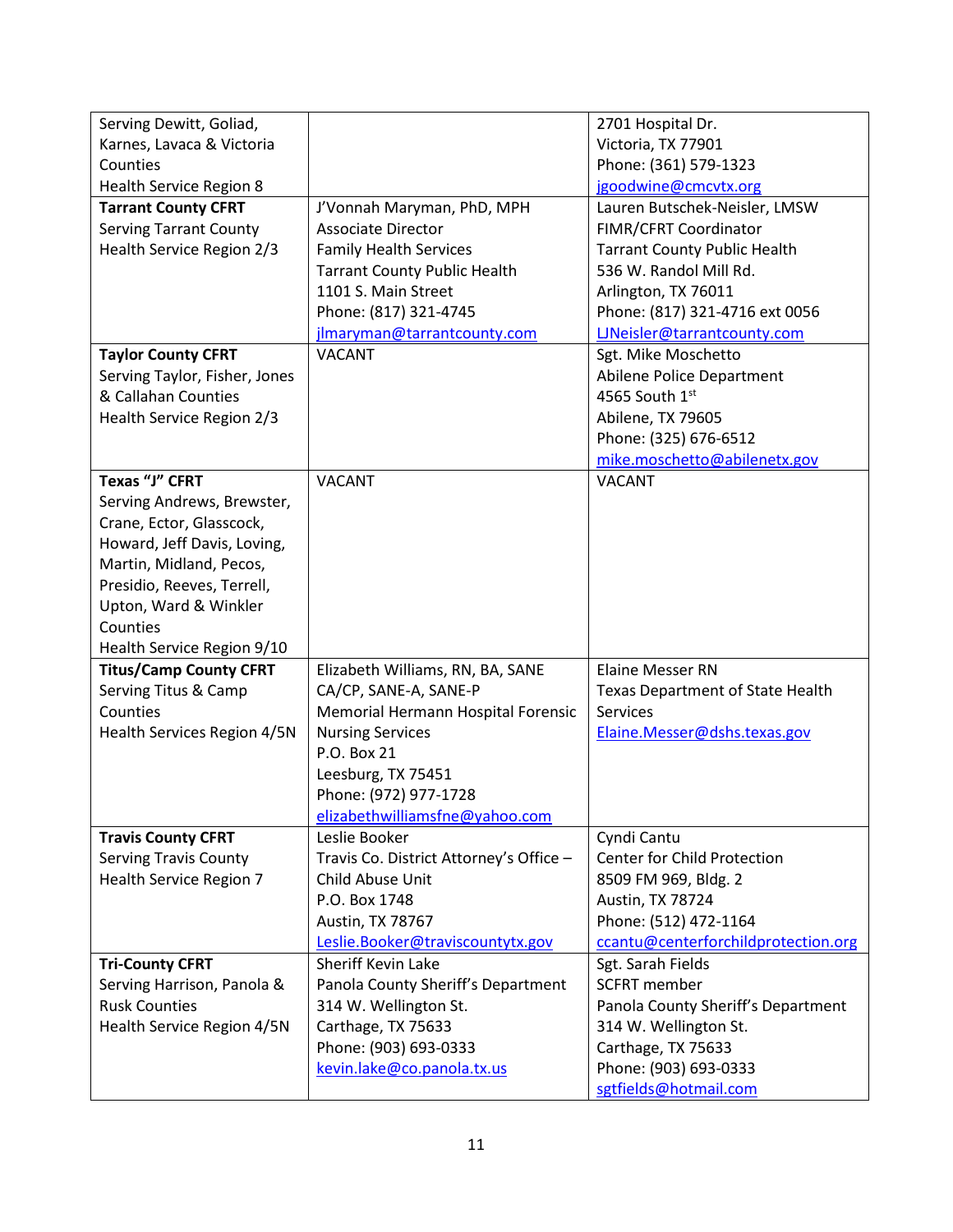| <b>Tyler County CFRT</b>        | Judge Trisher Ford                      | <b>VACANT</b>                              |
|---------------------------------|-----------------------------------------|--------------------------------------------|
| <b>Serving Tyler County</b>     | Justice of the Peace, Pct. 1            |                                            |
| Health Service Region 4/5N      | 203 W. Dogwood St.                      |                                            |
|                                 | Woodville, TX 75979                     |                                            |
|                                 | Phone: (409) 283-3631                   |                                            |
|                                 | sgtfordtcso@yahoo.com                   |                                            |
| <b>Van Zandt County CFRT</b>    | <b>Tracy Walukas</b>                    | <b>Tracy Walukas</b>                       |
| Serving Van Zandt County        | CAC of Van Zandt County                 | CAC of Van Zandt County                    |
| Health Service Region 4/5N      | 503 West Hwy 243                        | 503 West Hwy 243                           |
|                                 | Canton, TX 75103                        | Canton, TX 75103                           |
|                                 | Phone: (903) 567-1212                   | Phone: (903) 567-1212                      |
|                                 | twalukas@cacvz.org                      | twalukas@cacvz.org                         |
| <b>Walker County CFRT</b>       | Amy Moser                               | Amy Moser                                  |
| <b>Serving Walker County</b>    | amoser@esc6.net                         | amoser@esc6.net                            |
| Health Service Region 6/5N      |                                         |                                            |
| <b>Webb County CFRT</b>         | Corinne E. Stern, MD                    | Luis T. Cerda MPH, CIC                     |
| Serving Webb & Zapata           | <b>Chief Medical Examiner</b>           | <b>Chief of Health Preventive Services</b> |
| Counties                        | <b>Webb County Medical Examiner</b>     | City of Laredo Health Department           |
| Health Service Region 11        | 1000 Houston St.                        | 2600 Cedar Ave.                            |
|                                 | Laredo, Texas 78040                     | Laredo, Texas 78040                        |
|                                 | Phone: (956) 722-7054                   | Phone: (956) 727-6977                      |
|                                 | cstern@webbcountytx.gov                 | lcerda@ci.laredo.tx.us                     |
| <b>Wharton County CFRT</b>      | Kim Sodek RN, BSN                       | Laura Hernandez                            |
| <b>Serving Wharton County</b>   | <b>Texas Department of State Health</b> | <b>Texas Department of State</b>           |
| Health Service Region 6/5S      | <b>Services</b>                         | <b>Health Services</b>                     |
|                                 | 1220 Bowie Street                       | 1220 Bowie Street                          |
|                                 | Columbus, TX 78934                      | Columbus, TX 78934                         |
|                                 | Phone: (979) 732-3662                   | Phone: (979) 732-3662                      |
|                                 | Kimberly.sodek@dshs.texas.gov           | laura.hernandez@dshs.texas.gov             |
| <b>Wichita County CFRT</b>      | Jacky Betts, RN, BSN, LP                | Kristin Cummins, RN                        |
| Serving Wichita County          | Director, Trauma Hospital               | <b>Clinical Services Supervisor</b>        |
| Health Service Region 2/3       | Preparedness & Safety                   | Wichita Falls-Wichita County Public        |
|                                 | United Regional Health Care System      | <b>Health District</b>                     |
|                                 | 1600 Eleventh St.                       | 1700 Third Street                          |
|                                 | Wichita Falls, TX 76301                 | Wichita Falls, Texas 76301                 |
|                                 | Phone: (940) 764-3631                   | Phone: (940) 761-7844                      |
|                                 | jbetts@unitedregional.org               | Kristin.cummins@wichitafallstx.gov         |
| <b>Wilbarger County CFRT</b>    | Mary Thompson                           | Sarajane Rushing                           |
| <b>Serving Wilbarger County</b> | <b>ER Director</b>                      | Trauma Registrar                           |
| Health Service Region 2/3       | Wilbarger General Hospital              | Wilbarger General Hospital                 |
|                                 | 920 Hillcrest Dr.                       | 920 Hillcrest Dr.                          |
|                                 | Vernon, TX 76384                        | Vernon, TX 76384                           |
|                                 | Phone: (940) 553-2883                   | Phone: (940) 553-2830                      |
|                                 | mthompson@wghospital.com                | srushing@wghospital.com                    |